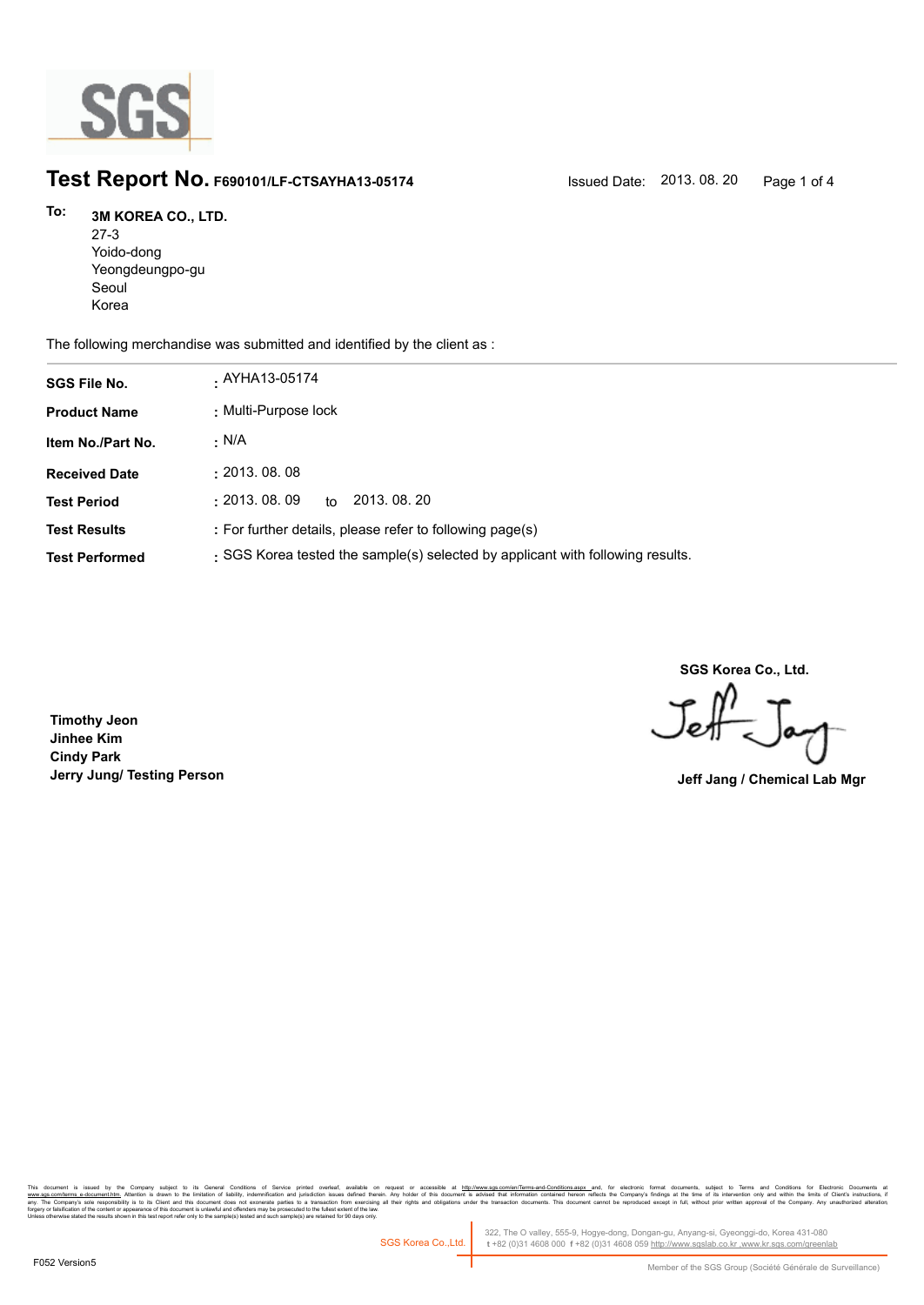

## **Test Report No. F690101/LF-CTSAYHA13-05174** Issued Date: 2013. 08. 20 Page 2 of 4

| Sample No.                    | . AYHA13-05174.001           |
|-------------------------------|------------------------------|
| <b>Sample Description</b>     | : White plastic              |
| Item No./Part No.             | : N/A                        |
| <b>Materials</b>              | : ABS / PE / acryl foam tape |
| <b>Polymer Identification</b> |                              |

| <b>Test Items</b> | Unit | <b>Test Method</b> | <b>MDL</b> | <b>Results</b> |
|-------------------|------|--------------------|------------|----------------|
| <b>PVC</b>        | **   | FT-IR              |            | Negative       |



NOTE:

- (1) N.D. = Not detected.(<MDL)
- $(2)$  mg/kg = ppm
- (3) MDL = Method Detection Limit
- $(4) -$  = No regulation
- (5) \*\* = Qualitative analysis (No Unit)
- (6) Negative = Undetectable / Positive = Detectable

, Company subject to its General Conditons of Service primed overleat, available on request or accessible at <u>http://www.sps.com/en/lems-and-Conditonsaspx a</u>nd, tor electronic tocuments, subject to lemma and Conditions for es to a transaction from exercising all<br>ecuted to the fullest extent of the law.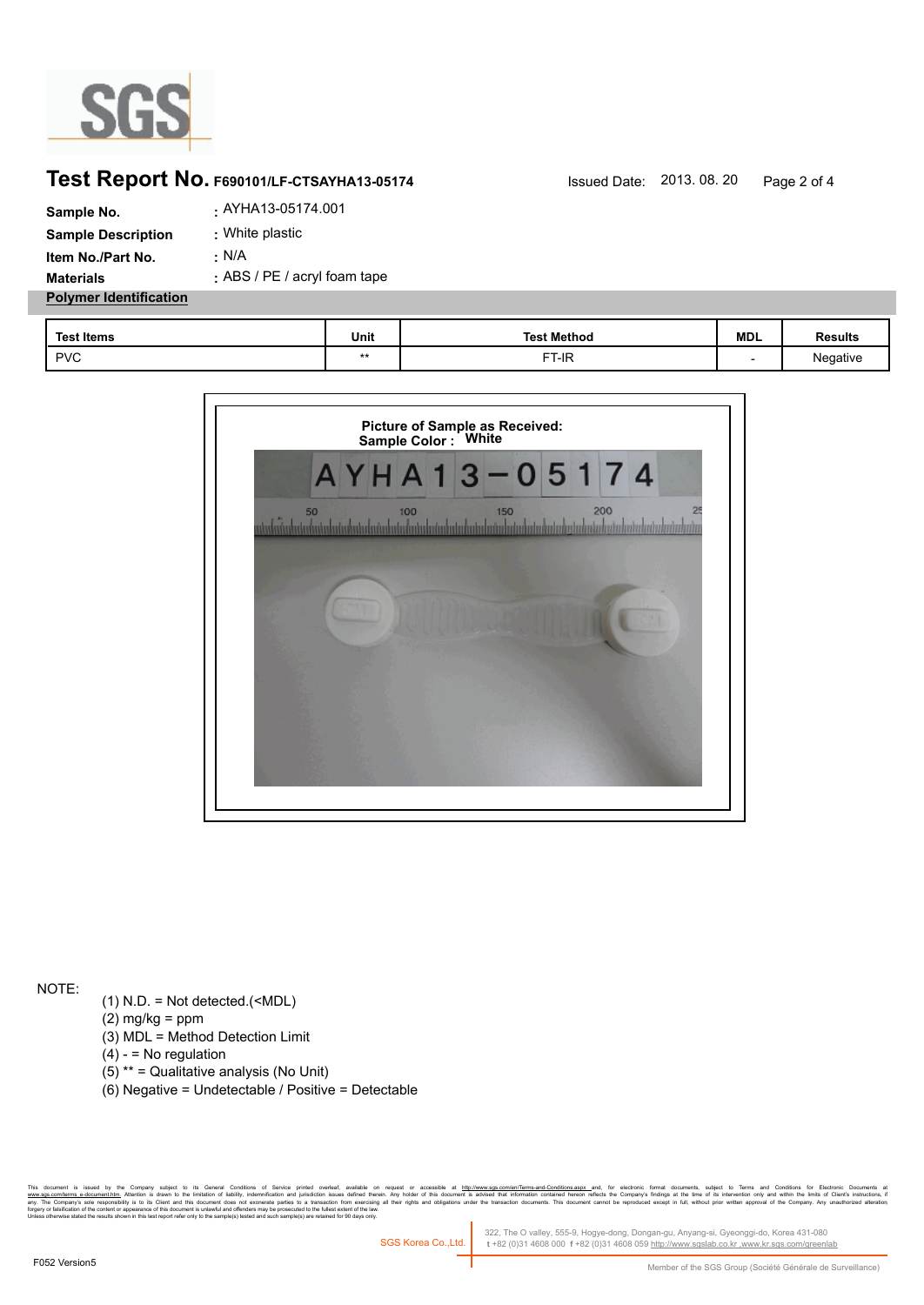

## **Test Report No. F690101/LF-CTSAYHA13-05174** Issued Date: 2013. 08. 20 Page 3 of 4

| Sample No.                    | . AYHA13-05174.002           |
|-------------------------------|------------------------------|
| <b>Sample Description</b>     | : Transparency plastic       |
| Item No./Part No.             | : N/A                        |
| <b>Materials</b>              | : ABS / PE / acryl foam tape |
| <b>Polymer Identification</b> |                              |

| <b>Test Items</b> | Unit | <b>Test Method</b> | <b>MDL</b> | Results  |
|-------------------|------|--------------------|------------|----------|
| <b>PVC</b>        | **   | FT-IR              |            | Negative |



NOTE:

- (1) N.D. = Not detected.(<MDL)
- $(2)$  mg/kg = ppm
- (3) MDL = Method Detection Limit
- $(4) -$  = No regulation
- (5) \*\* = Qualitative analysis (No Unit)
- (6) Negative = Undetectable / Positive = Detectable

, Company subject to its General Conditons of Service primed overleat, available on request or accessible at <u>http://www.sps.com/en/lems-and-Conditonsaspx a</u>nd, tor electronic tocuments, subject to lemma and Conditions for es to a transaction from exercising all<br>ecuted to the fullest extent of the law.